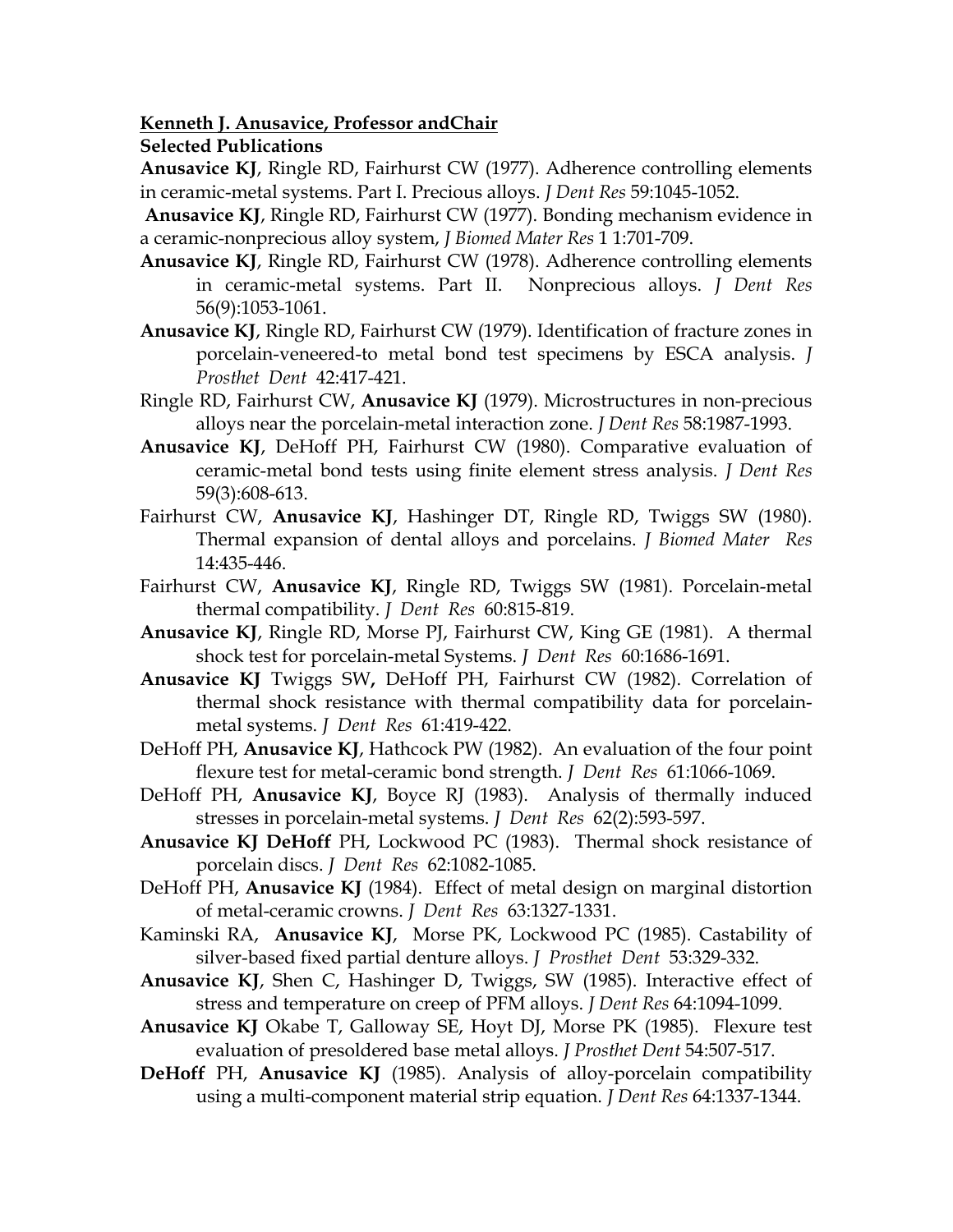- DeHoff PH, **Anusavice KJ** (1986). An analytical model to predict the effects of heating rate and applied load on glass transition temperatures of dental porcelain. *J Dent Res* 65:643-647.
- **Anusavice KJ**, Shafagh I (1986). Inert gas presoldering of nickel-chromium alloys, *J Prosthet Dent* 55:317-323.
- **Anusavice KJ**, Hojjatie B, **DeHoff** PH (1986). Influence of metal thickness on stress distribution in metal-ceramic crowns. *J Dent Res* 65(9):1173-1178.
- **Anusavice KJ**, Carroll JE (1987). Effect of incompatibility stress on the fit of metal-ceramic crowns. *J Dent Res* 66:1341-1345.
- **Anusavice KJ**, Hojjatie B (1987). Stress distribution in metal-ceramic crowns with a facial porcelain margin. *J Dent Res* 66(9):1493-1498.
- **Anusavice KJ**, Kincheloe JE (1987). Comparison of pain associated with mechanical and chemomechanical removal of caries. *J Dent Res* 66(11):1680-1683.
- Coffey JP, **Anusavice KJ**, DeHoff PH, Lee RB, Hojjatie B (1988). Influence of contraction mismatch and cooling rate on flexural failure of PFM systems. *J Dent Res* 67(1):61-65.
- Tesk JA, **Anusavice KJ** (1988). Summary of conference on design of dental prostheses. *Dent Mater* 4:49-50.
- **Anusavice KJ**, Hojjatie B (1988). Influence of incisal length of ceramic and loading orientation on stress distribution in ceramic crowns. *J Dent Res* 67(11).1371-1375.
- **Anusavice KJ** DeHoff PH, Gray A, Lee RB (1988). Delayed crack development in porcelain due to incompatibility stress. *J Dent Res* 67:1086-1091.
- DeHoff PH, **Anusavice KJ** (1989). Tempering stresses in feldspathic porcelain*. J Dent Res* 68:134-138.
- **Anusavice KJ**, Gray AE (1989). Influence of framework design, contraction mismatch, and thermal history on porcelain checking in fixed partial dentures. *Dent Mater* 5:58-63.
- DeHoff PH, **Anusavice KJ** (1989). Effect of visco-elastic behavior on stress development in a metal-ceramic system. *J Dent Res* 63:1223-1230.
- **Anusavice KJ**, Lee RB (1989). Effect of firing temperature and water exposure on crack propagation in unglazed porcelain. *J Dent Res* 68:1075-81.
- **Anusavice KJ**, DeHoff PH, Hojjatie B, Gray A (1989). Influence of tempering and contraction mismatch on crack growth in ceramic surfaces. *J Dent Res* 68(7):1182-1187.
- **Anusavice KJ**, deRijk WG (1990). Performance of dental biomaterials: Conference report, *Dent Mater* 6:69-72.
- Hojjatie B, **Anusavice KJ** (1990). Three-dimensional finite element analysis of glass-ceramic dental crowns. *J Biomech* 23(11):1157-1166.
- Ban S, **Anusavice KJ** (1990). Influence of test method on failure stress of brittle dental materials. *J Dent Res* 69(12):1791-1799.
- DeHoff PH, **Anusavice KJ**, Evans J, Wilson HR (1990). Effectiveness of cast-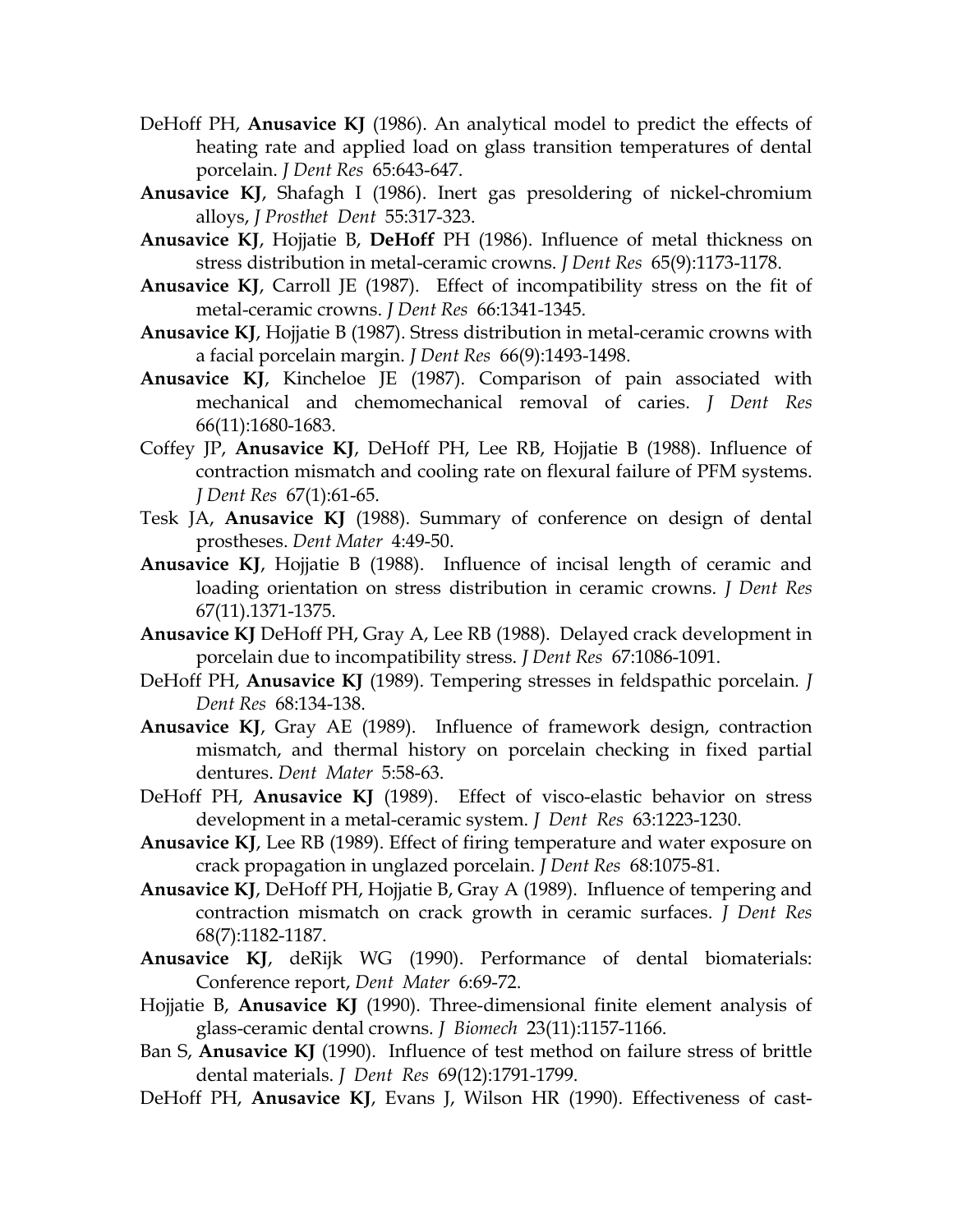joined Ni-Cr-Be structures*. Int J Prosthodont* 3:550-554.

- **Anusavice KJ** Gray A, Shen C (1991). Influence of initial flaw size on crack growth of air-tempered porcelain. *J Dent Res* 70:131-136.
- **Anusavice KJ** Hojjatie B (1991). Effect of thermal tempering on strength and crack propagation behavior of feldspathic porcelains. *J Dent Res* 70(6):1009-1013.
- DeHoff PH, **Anusavice KJ** (1992). Analysis of tempering stresses in bilayered porcelain discs. *J Dent Res* 71(5):1139-1144.
- **Anusavice KJ**, Hojjatie B (1992). Tensile stress in glass-ceramic crowns: Effect of flaws and cement voids. Int J Prosthodont 5(4):351-358.
- **Anusavice KJ** Shen C, Vermost B, Chow B. (1992). Strengthening of porcelain by ion exchange subsequent to thermal tempering*. Dent Mater* 8:149-152.
- **Anusavice KJ**, Shen C, Lee RB (1992). Strengthening of feldspathic porcelain by ion exchange and tempering. *J Dent Res* 71(5):1134-1138.
- Söderholm KM, Roberts MJ, Antonson DE, **Anusavice KJ**, Mauderli AP, Sarrett DC, Warren JW (1992). Visual and profilometric wear measurements. *Acta Odontol Scand* 50:121-127.
- Ban S, Hasegawa J, **Anusavice KJ** (1992). Effect of loading conditions on bi-axial flexure strength of dental cements. *Dent Mater* 8:100-104.
- **Anusavice KJ** (1992). Decision analysis in restorative dentistry*. J Dent Edu* 56 (12):813-823.
- **Anusavice KJ** (1992). Degradability of dental ceramics, *Adv Dent Res* 6:82-89.
- Hojjatie B, **Anusavice KJ** (1993). Effects of initial temperature and tempering medium on tempering of dental porcelain. *J Dent Res* 72(3):566-571.
- **Anusavice KJ**, Söderholm K-J, Grossman DG (1993). Implications of amalgam and ceramic degradation in the oral environment*. Materials Research Society Bulletin*. 18(9):64-72.
- Thompson JY, **Anusavice KJ** (1994). Effect of surface etching on the flexure strength and fracture toughness of Dicor® disks containing controlled flaws*. J Dent Res.*73(2):505-510.
- **Anusavice KJ**, Zhang N-Z, Moorhead JE (1994). Influence of colorants on crystallization and mechanical properties of lithia-based glass-ceramics*. Dent Mater* 10:141-146.
- **Anusavice KJ**, Hojjatie B, Chang T-C (1994). Effect of grinding and fluoride gel exposure on strength of ion-exchanged porcelain. *J Dent Res* 73(8):1444- 1449.
- **Anusavice KJ**, Zhang N-Z, Moorhead JE (1994). Influence of P2O5, AgNO3, and FeCl3 on color and translucency of lithia-based glass-ceramics. *Dent Mater* 10(4):230-235.
- Parsell DE, **Anusavice KJ** (1994). Optimization of glass-ceramic crystallization based on DTA exotherm analysis. *Dent Mater* 10:167-171.
- Thompson JY, **Anusavice KJ**, Naman A, Morris HF (1995). Fracture surface characterization of clinically failed all-ceramic crowns. *J Dent Res*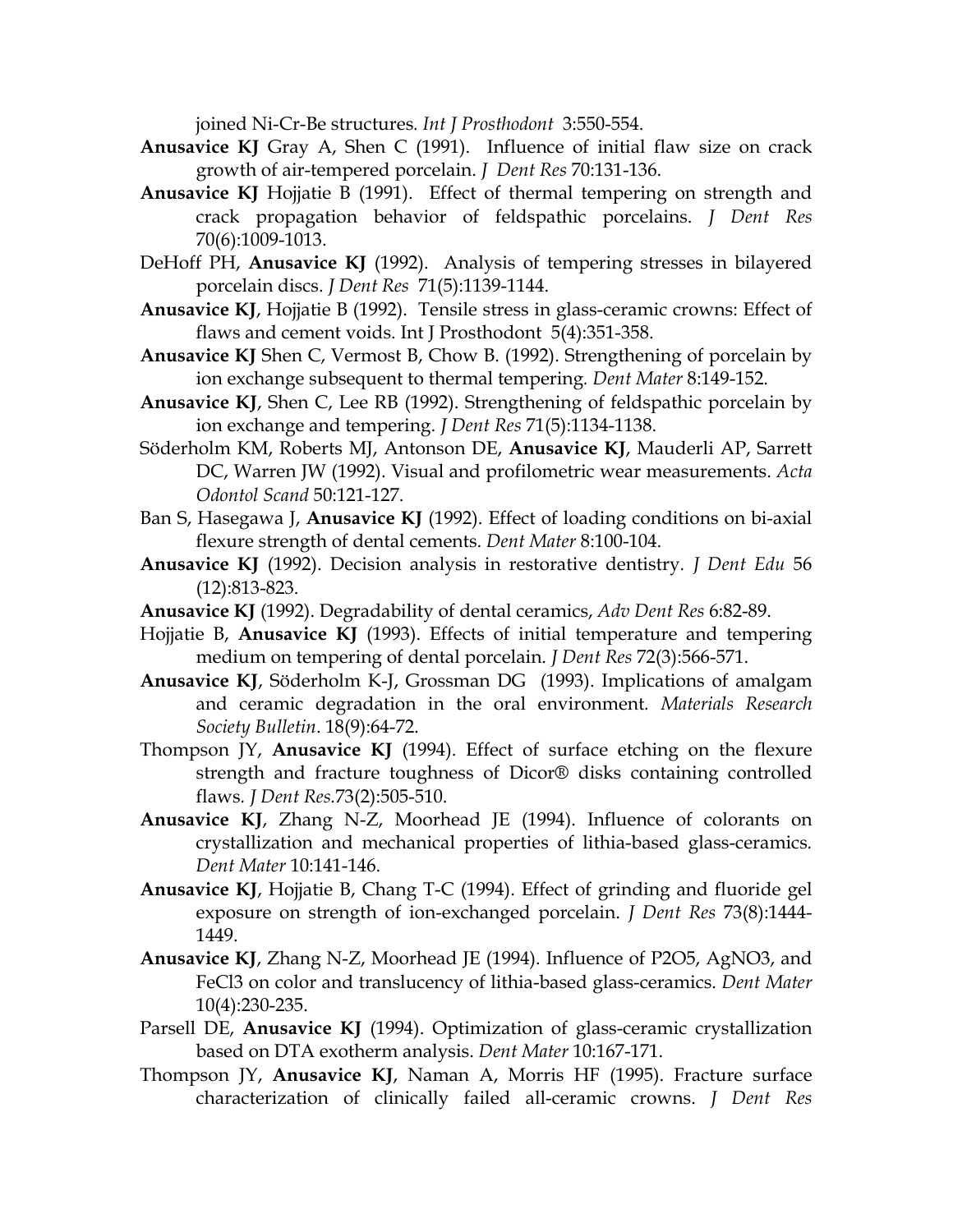73(12):1824-1832.

- DeHoff PH, Vontvillu SB, Wang Z, **Anusavice KJ** (1995). Stress relaxation behavior of dental porcelains at high temperature. *Dent Mater* 10:178-184.
- Shen C, Sarrett D, Batich CD, **Anusavice KJ** (1995). System for the pH-dependent release of a dye in model dental restorations. *J Dent Res* 73(12):1833-1840.
- **Anusavice KJ** (1995). Treatment regimens in preventive and restorative dentistry, *J Am Dent Assoc* 126:727-743.
	- Spanish translation: **Anusavice KJ** (1996). Regímenes terapéuticos en odontología preventiva y restauradora. Archivos de Odonto Estomatología 12(4):208-224.
- Griggs JA, Shen C, **Anusavice KJ** (1995). Sensitivity of catalyst/base ratio on curing of resin luting agents: Polymerization exotherm analysis. *Dent Mater* 10:314-318.
- DeHoff PH, **Anusavice KJ**, Wang Z (1995). Three-dimensional finite element analysis of the shear bond test. *Dent Mater* 11:126-131.
- Thompson JY, **Anusavice KJ**, Balasubramaniam B, Mecholsky JJ (1995). Effect of microcracking on the fracture toughness and fracture surface fractal dimension of lithia-based glass-ceramics. *J Am Ceram Soc* 78(11):3045-3049.
- DeHoff PH, Vontvillu SB, **Anusavice KJ** (1996). Analysis of tempering stresses in metal-ceramic disks. *J Dent Res* 75(2): 743-751.
- Griggs JA, Thompson JY, **Anusavice KJ** (1996). Effect of flaw size and auto-glaze treatment on porcelain strength. *J Dent Res* 75(6):1414-1417.
- Sokolowski TM, Hojjatie B, Nemeth NN, **Anusavice KJ** (1996). Stress and reliability analysis of a metal-ceramic dental crown. NASA Technical Memorandum 107178, pp. 1-18. (Prepared for the ANSYS Conference and Exhibition, Pittsburgh, PA, May 20-22, 1996.
- **Anusavice KJ**, Tsai YL (1997): Das Brucherverhalten keramischer Kronen*, Phillip Journal* 11-12:367-368.
- **Anusavice KJ**, Zhang N-Z (1997). Chemical durability of Dicor and lithia-based glass-ceramics. *Dent Mater* 13:13-19.
- **Anusavice KJ,** Tsai YL (1997). Stress distribution in ceramic crown forms as a function of thickness, elastic modulus, and supporting substrate. Proceedings of the Sixteenth Southern Biomedical Engineering Conference, J.D. Bumgardner and A.D. Puckett, eds., Biloxi, MS, pp. 264- 267.
- **Anusavice KJ**, Zhang N-Z (1997). Effect of crystallinity on strength and fracture toughness of Li2O–Al2O3–CaO–SiO2 glass-ceramics. *J Am Ceram Soc* 80 (6)1353-1358.
- Nakatsuka A, **Anusavice KJ** (1997): Finite element analysis of stress distribution in porcelain disks. *J Mater Sci* 32:3621-3627.
- **Anusavice KJ** and Zhang N-Z (1998). Chemical durability of Dicor and fluorcanasite-based glass-ceramics. *J Dent Res* 77(7):1553-1559.
- Tsai YL, Petsche PE, **Anusavice KJ**, Yang MC (1998). Influence of glass-ceramic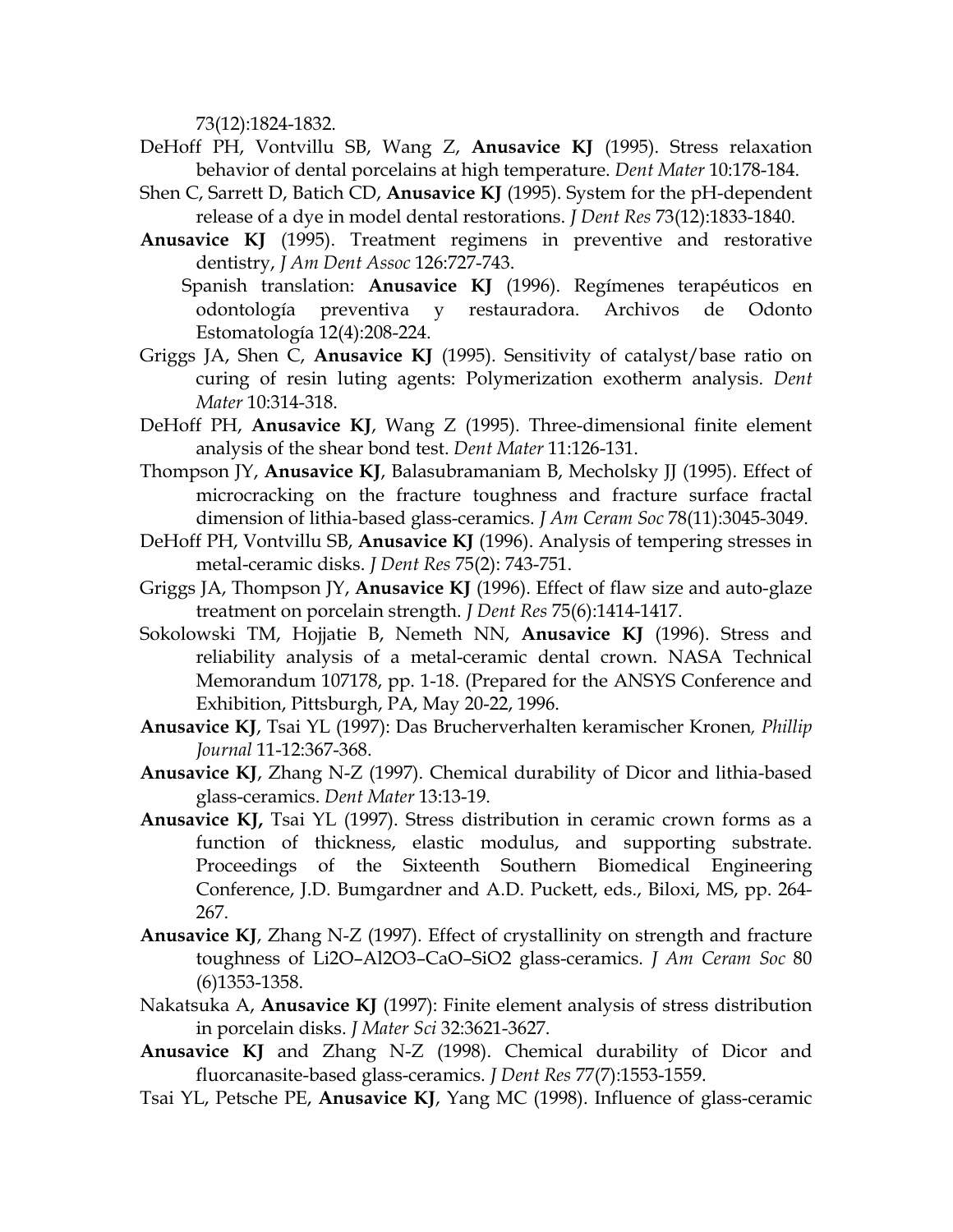thickness on Hertzian and bulk fracture mechanisms. *Int J Prosthodont* 11(1):27-32.

- Italian translation: Tsai YL, Petsche PE, **Anusavice KJ**, Yang MC (1998). Influenza di frattura dello spessore della vetro-ceramica sui meccanisimi hertziani e grossolani. *La Revista Internazionale di Odontoiatria Protesica* 11(1):27-32.
- DeHoff PH, **Anusavice KJ**, Hojjatie, B (1998): Thermal incompatibility analysis of metal-ceramic systems based on flexural displacement data, *J Biomed Mater* Res 41:614-623.
- Nakamura Y, **Anusavice KJ** (1998): Marginal distortion of thermally incompatible metal-ceramic crowns with overextended margins, *Int J Prosthodont* 11:325-332.
- **Anusavice KJ** (1998): Management of dental caries as a chronic infectious disease. *J Dent Edu* 62(10):791-802.
- **Anusavice KJ** (1998): Buonocore Memorial Lecture. Materials of the future: preservative or restorative? *Oper Dent* 23(4):162-167.
- DeHoff PH, **Anusavice KJ** (1998): Viscoelastic stress analysis of thermally compatible and incompatible metal-ceramic systems. *Dent Mater* 14(4):237- 245.
- Zhang N-Z, **Anusavice KJ** (1999): Effect of alumina on the strength, fracture toughness, and crystal structure of fluorcanasite glass-ceramic. *J Am Ceram Soc* 82(9):2509-2513.
- Hill TJ, Mecholsky JJJr, **Anusavice KJ** (2000): Fractal analysis of toughening behavior in 3BaO-5SiO2 glass-ceramics. *J Am Ceram Soc* 83: 545-552.
- Wakabayashi N, **Anusavice KJ** (2000). Crack initiation modes in bilayered alumina/porcelain disks as a function of core/veneer thickness ratio and supporting substrate stiffness. *J Dent Res* 79(6):1398-404.
- Tinschert J, Zwez D, Marx R, **Anusavice KJ** (2000). Structural reliability of alumina-, feldspar-, leucite-, mica- and zirconia-based ceramics. *J Dent* 28(7):529-535.
- **Anusavice KJ** (2000): Die Materialien der Zukunft: Retaurierend oder Konservierend? *Äesthetische Zahnmedizin* 2:70-76.
- Esquivel-Upshaw J , **Anusavice KJ**, Reid M, Yang M, Lee R (2000): Ceramic design concepts based on stress distribution analysis. *Compendium* 21:649-656.
- Della Bona A, **Anusavice KJ**, Shen C (2000): Microtensile strength of composite bonded to hot-pressed composite. *J Adhesive Dent* 2:305- 313.
- Esquivel-Upshaw JF, **Anusavice KJ**, Reid M, Yang MCK, Lee RB (2001). Fracture resistance of all-ceramic and metal-ceramic inlays. *Int J Prosthodont* 14(2):109-14.
- **Anusavice** K (2001): Clinical decision-making for coronal caries management in the permanent dentition. J Dent Educ 65(10):1143-6.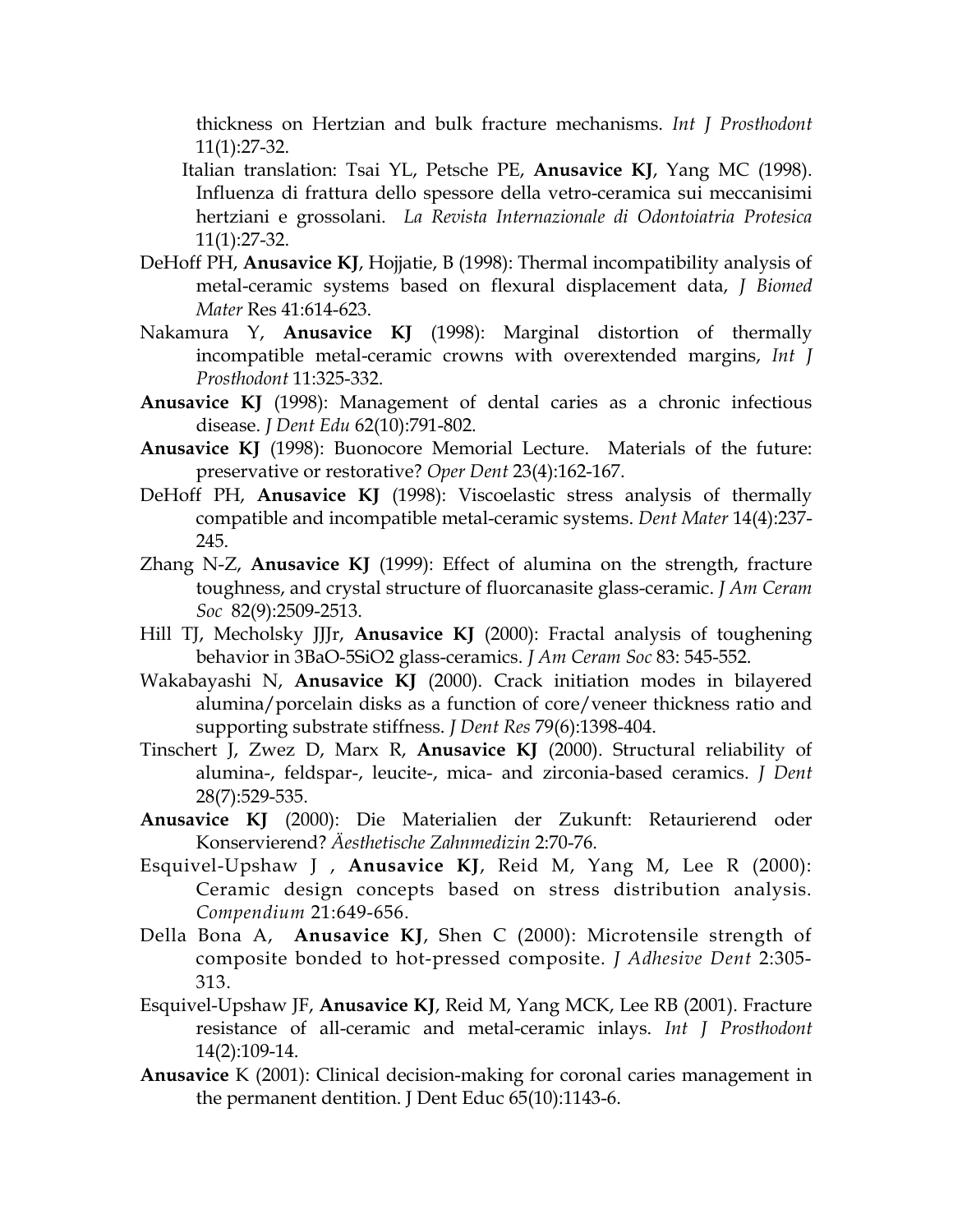- Tinschert J, Natt G, Mautsch W, Spiekermann H, **Anusavice KJ** (2001): Marginal fit of alumina-and zirconia-based fixed partial dentures produced by a CAD/CAM system. *Oper Dent* 26(4):367-74.
- Antonson SA, **Anusavice KJ** (2001): Contrast ratio of veneering and core ceramics as a function of thickness. *Int J Prosthodont* 14(4):316-20.
- **Anusavice KJ**, Benn DK (2001). Is it time to change state and regional licensure board exams in response to evidence from caries research?, Crit Rev Oral Biol Med 12(5):368-72.
- Griggs JA, **Anusavice KJ**, Mecholsky JJ Jr (2002). Devitrification and microstructural coarsening of a fluoride-containing barium aluminosilicate glass, *J Mater Sci* 37:1-6.
- Della Bona A, **Anusavice KJ**, Hood JA (2002): Effect of ceramic surface treatment on tensile bond strength to a resin cement, Int J Prosthodont 15(3):248-253.
- Della Bona A, **Anusavice KJ** (2002): Microstructure, composition, and etching topography of dental ceramics, Int J Prosthodont 15(2):159-167. Italian Version: Della Bona A, **Anusavice KJ** (2002): Microstruttura, composizione e topografia di mordenzatura delle caeramiche dentali, La Rivista Internazionale di Odontoiatria Prostesica 2002;15(2):159-167.
- Oh W, Götzen N, **Anusavice KJ** (2002): Influence of connector design on fracture probability of ceramic fixed-partial dentures, J Dent Res 81(9): 623-627.
- Oh W-S, **Anusavice KJ** (2002): Effect of connector design on the fracture resistance of all-ceramic fixed partial dentures, J Prosthet Dent 87(5): 536- 542.
- Oh W-S, Delong R, **Anusavice KJ** (2002): Factors affecting enamel and ceramic wear: a literature review, J Prosthet Dent 87(4): 451-459.
- Barrett AA, Grimaudo NJ, **Anusavice KJ** Yang MCK (2002): Influence of tab and disk design on matching of dental porcelain, J Prosthet Dent 88:591-597.
- Oh W-S, Shen C, Alegre B, **Anusavice KJ** (2002): Wetting characteristic of ceramic to water and adhesive resin, J Prosthet Dent 68(6): 616-621.
- Gibbs CH, **Anusavice KJ**, Young HM, Jones JS, Esquivel-Upshaw JF (2002): Maximum clenching force of patients with moderate loss of posterior tooth support: A pilot study, J Prosthet Dent 88(5):498-502.
- **Anusavice KJ** (2002). Dental caries: risk assessment and treatment solutions for an elderly population, Compend Contin Educ Dent 23(10 Suppl):12-20.
- Oh WS, Park JM, **Anusavice K (**2003). Fracture toughness (KIC) of a hot-pressed core ceramic based on fractographic analysis of fractured ceramic FPDs, Int J Prosthodont 16(2): 35-140.
- **Anusavice KJ** (2003). Seven secrets to discovery. J Dent Res 82(6): 413-414.
- Oh W-S, Zhang N-Z, **Anusavice KJ** (2003). Effect of nucleation temperature on fracture toughness (KIC) of fluorcanasite-based glass-ceramic, Int J Prosthodont 16(5):505-509.
- Della Bona A, **Anusavice KJ**, Mecholsky JJ Jr (2003). Failure analysis of resin composite bonded to ceramic, Dent Mater 19(8):693-699.